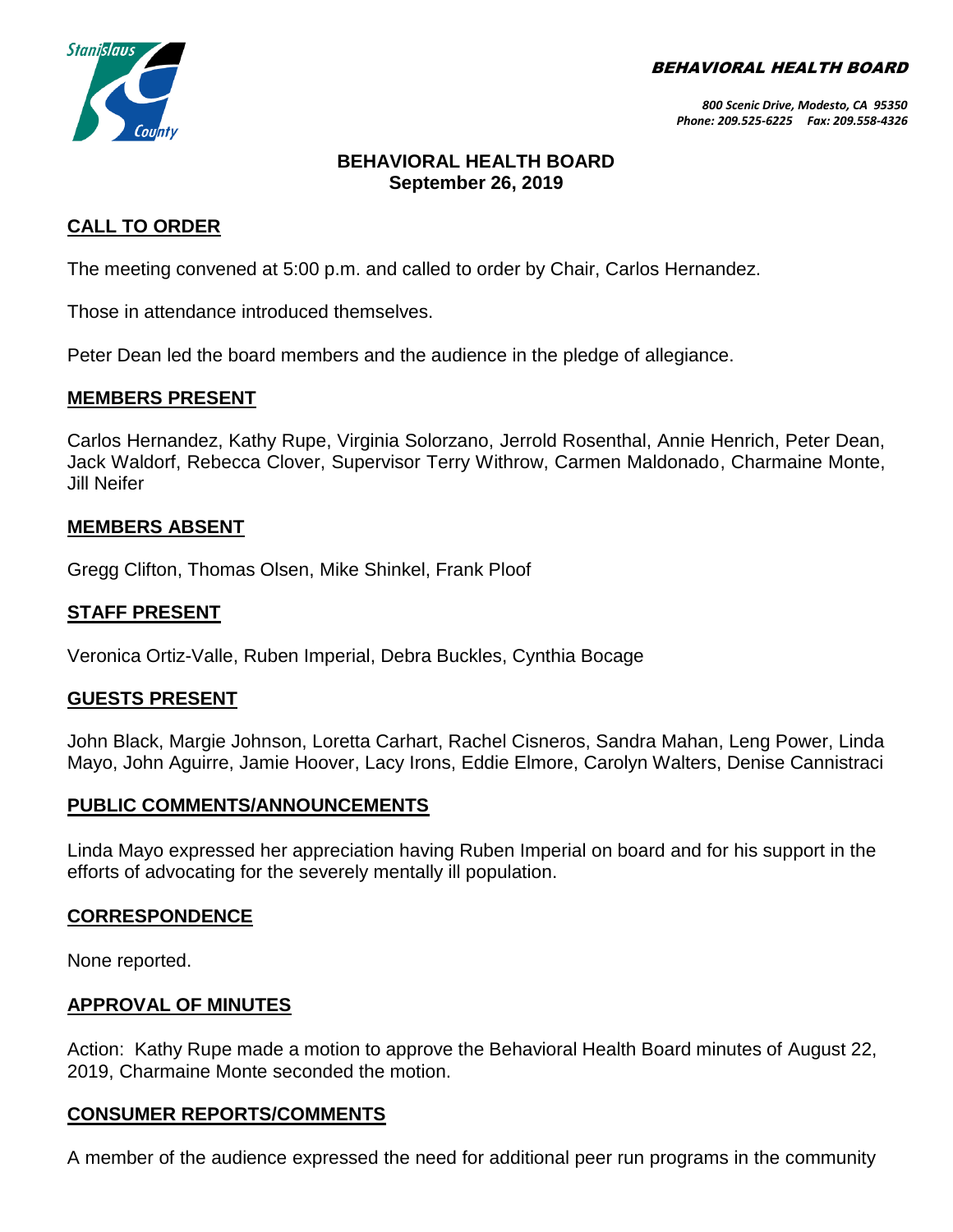Behavioral Health Board September 26, 2019 Page 2 of 4

that will help advance individuals career goals.

### **FAMILY MEMBER REPORTS/COMMENTS**

No Report.

## **BOARD OF SUPERVISORS REPORT**

Supervisor Withrow reported the following:

- Discussion regarding 180-bed homeless facility oversight and funding for Kansas House project is scheduled before the BOS meeting in October.
- Sheriff Dirkse will present before the BOS on Immigration Policy in Stanislaus County in October.
- Approvals for cannabis permits continue to move forward.

## **PRESENTATION – Mental Health Services Act (MHSA) Plan Update - Innovation**

Leng Power, former MHSA Planning Manager presented on the Mental Health Services Act (MHSA) Annual Update – Innovation Projects for FY2019-20. Leng gave a brief background on MHSA, an overview of the five MHSA components: Community Services and Supports (CSS), Prevention and Early Intervention (PEI), Workforce Education and Training (WET, Capital Facilities/Technological Needs (CF/TN), and Innovation (INN). The presentation included the following proposed 5-year Innovation Projects totaling \$38 million; Stanislaus County Office of Education – NAMI on Campus, a proposal to launch a peer led countywide NAMI on Campus High School network to train, equip, and mobilize active student clubs at 15 high schools around mental health awareness. In addition, Romeo Medical Clinic, a Whole Health approach to improve mental health outcomes.

#### **PUBLIC HEARING** - **MHSA Plan Update - Innovation**

Carlos Hernandez called the public hearing to order regarding the Mental Health Services Act Annual Update (MHSA) FY 2019-20. Carlos opened the floor for those present who wished to comment. Taking all comments into consideration, the hearing on the MHSA Annual Update FY 2018-19 closed.

#### **PRESENTATION – Slate of Officers Ad Hoc Nomination Committee**

Carlos Hernandez asked for volunteers for the Ad Hoc Nomination Committee. Jack Waldorf, Virginia Solorzano, and Jerry Rosenthal.

## **COMMITTEE REPORTS**

#### Executive Committee

Veronica Ortiz-Valle reminded members the committee annual reports are due by September 25, 2019.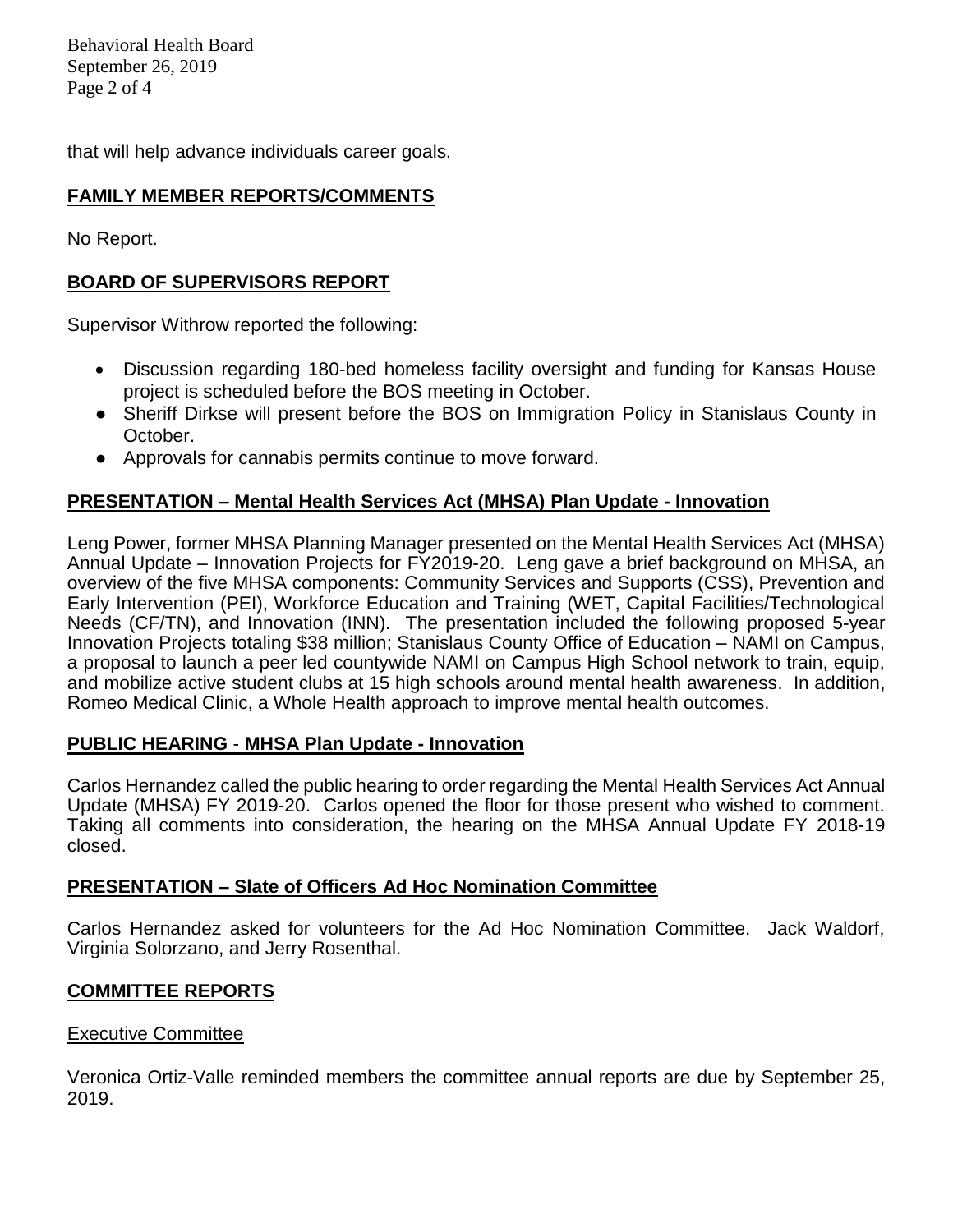Behavioral Health Board September 26, 2019 Page 3 of 4

## Administrative, Fiscal Management Committee

No report.

Managed Care Committee

No report.

Prevention and Community Education/Outreach Committee

No report.

#### Impact - Department Run Services Committee

Virginia Solorzano reported a presentation was given by Debra Buckles for a shared understanding of BHRS services overall.

### Impact – Contract Run Services Committee

Rebecca Clover reported Carmen Maldonado has joined the committee. A presentation regarding substance abuse treatment for youth will be presented at the next committee meeting.

## **CULTURAL COMPETENCY, EQUITY AND SOCIAL JUSTICE COMMITTEE (CCESJC)**

No report.

## **DEPARTMENT REPORT**

Ruben Imperial reported on the following highlights:

- BHRS Strategic planning process continues to unfold, working to define what is behavioral health treatment for our community. Conversations have begun regarding performance measures in terms of improvement of mental health and accountability around priority populations that include homelessness, severe mentally ill and substance use disorders.
- The No Place Like Home (NPLH) funding will be designated for a percentage of units at the Kansas House for the Severely Mentally Ill (SMI) population. In addition, a proposal is also underway to make sure beds are accessible at the Shelter as well.
- For additional proposals and updates, members were invited to attend the Mental Health Services Act (MHSA) Stakeholder meeting on Friday, October 18, 2019 from 1:00 p.m. – 3:00 p.m. at Sutter Health Education and Conference Center, Modesto.

## **ANNOUNCEMENTS**

Annie Henrich announced the International Heritage Festival will be held on October 5<sup>th</sup> from 11:00 a.m. – 5:00 p.m. at Modesto Junior College East campus. John Aguirre also announced the Silver and Gold LGBTQ Support groups held every Monday from 3:00 p.m. – 4:00 p.m. at the Veteran's Center Hall. Flyers were distributed.